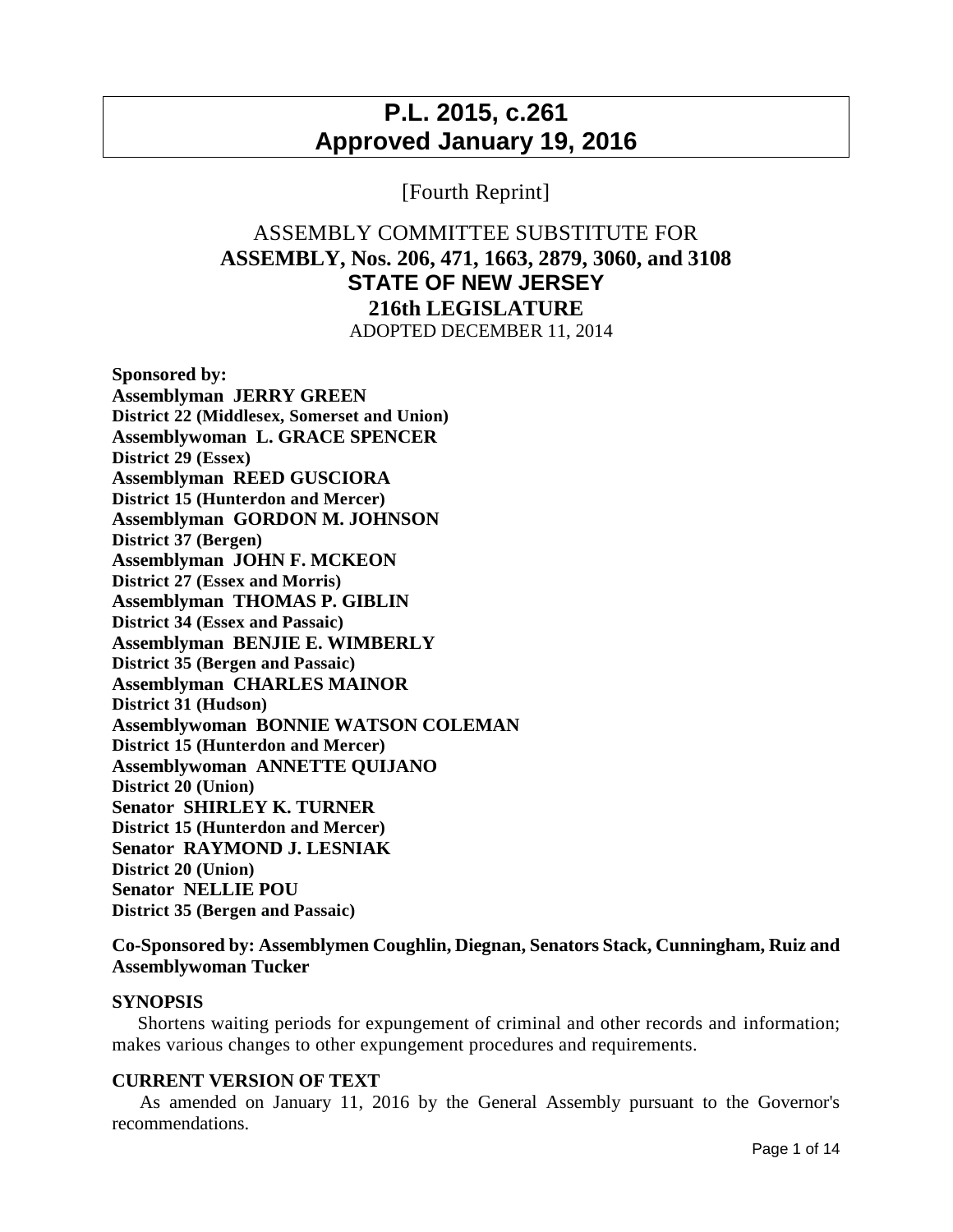**AN ACT** concerning expungement of criminal **<sup>2</sup>**and other**<sup>2</sup>** records and **<sup>2</sup>** information, and**<sup>2</sup>** amending various sections of Title 2C of the New Jersey Statutes.

 **BE IT ENACTED** *by the Senate and General Assembly of the State of New Jersey:*

1. N.J.S.2C:35-14 is amended to read as follows:

 2C:35-14. Rehabilitation Program for Drug and Alcohol Dependent Persons Subject to a Presumption of Incarceration or a Mandatory Minimum Period of Parole Ineligibility; Criteria for Imposing Special Probation; Ineligible Offenders; **[**Prosecutorial Objections;**]** Commitment to Residential Treatment Facilities or Participation in a Nonresidential Treatment Program; Presumption of Revocation; Brief Incarceration in Lieu of Permanent Revocation.

 a. Any person who is ineligible for probation due to a conviction for a crime which is subject to a presumption of incarceration or a mandatory minimum period of parole ineligibility may be sentenced to a term of special probation in accordance with this section, and may not apply for drug and alcohol treatment pursuant to N.J.S.2C:45-1. Nothing in this section shall be construed to prohibit a person who is eligible for probation in accordance with N.J.S.2C:45-1 due to a conviction for an offense which is not subject to a presumption of incarceration or a mandatory minimum period of parole ineligibility from applying for drug or alcohol treatment as a condition of probation pursuant to N.J.S.2C:45-1; provided, however, that a person in need of treatment as defined in subsection f. of section 2 of P.L.2012, c.23 (C.2C:35-14.2) shall be sentenced in accordance with that section. Notwithstanding the presumption of incarceration pursuant to the provisions of subsection d. of N.J.S.2C:44-1, **[**and except as provided in subsection c. of this section,**]** whenever a drug or alcohol dependent person who is subject to sentencing under this section is convicted of or adjudicated delinquent for an offense, other than one described in subsection b. of this section, the court, upon notice to the prosecutor, may, on motion of the person, or on the court's own motion, place the person on special probation, which shall be for a term of five years, provided that the court finds on the record that:

 (1) the person has undergone a professional diagnostic assessment to determine whether and to what extent the person is drug or alcohol dependent and would benefit from treatment; and

 (2) the person is a drug or alcohol dependent person within the meaning of N.J.S.2C:35-2 and was drug or alcohol dependent at the time of the commission of the present offense; and

 (3) the present offense was committed while the person was under the influence of a controlled dangerous substance, controlled substance analog or alcohol or was committed to acquire property or monies in order to support the person's drug or alcohol dependency; and

 (4) substance abuse treatment and monitoring will serve to benefit the person by addressing his drug or alcohol dependency and will thereby reduce the likelihood that the person will thereafter commit another offense; and

 (5) the person did not possess a firearm at the time of the present offense and did not possess a firearm at the time of any pending criminal charge; and

 (6) the person has not been previously convicted on two or more separate occasions of crimes of the first or second degree, other than those listed in paragraph (7); or the person has not been previously convicted on two or more separate occasions, where one of the offenses is a crime of the third degree, other than crimes defined in N.J.S.2C:35-10, and one of the offenses is a crime of the first or second degree; and

 (7) the person has not been previously convicted or adjudicated delinquent for, and does not have a pending charge of murder, aggravated manslaughter, manslaughter, kidnapping,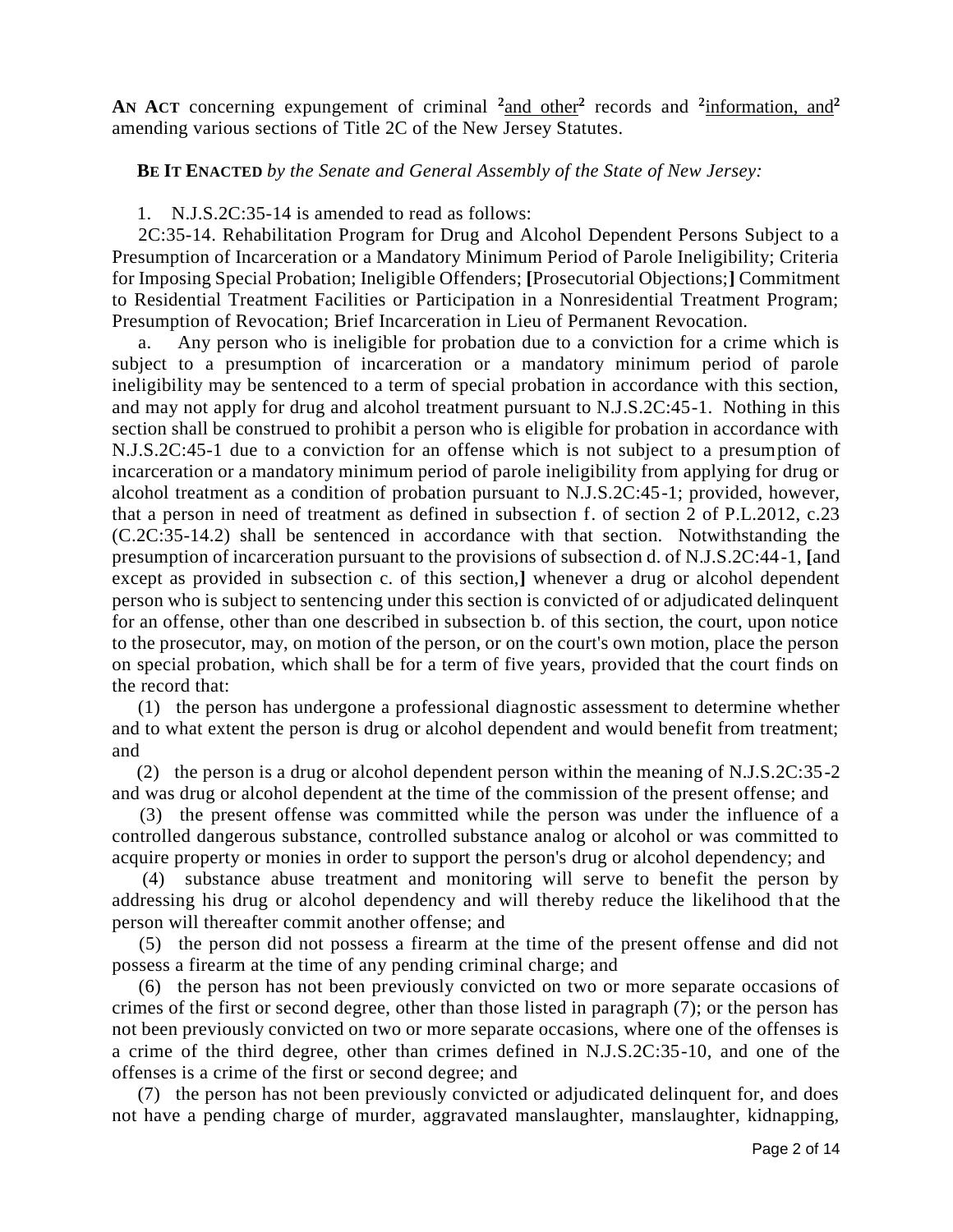aggravated assault, aggravated sexual assault or sexual assault, or a similar crime under the laws of any other state or the United States; and

 (8) a suitable treatment facility licensed and approved by the Division of Mental Health and Addiction Services in the Department of Human Services is able and has agreed to provide appropriate treatment services in accordance with the requirements of this section; and

 (9) no danger to the community will result from the person being placed on special probation pursuant to this section.

 In determining whether to sentence the person pursuant to this section, the court shall consider all relevant circumstances, and shall take judicial notice of any evidence, testimony or information adduced at the trial, plea hearing or other court proceedings, and shall also consider the presentence report and the results of the professional diagnostic assessment to determine whether and to what extent the person is drug or alcohol dependent and would benefit from treatment. The court shall give priority to a person who has moved to be sentenced to special probation over a person who is being considered for a sentence to special probation on the court's own motion or in accordance with the provisions of section 2 of P.L.2012, c.23 (C.2C:35-14.2).

 As a condition of special probation, the court shall order the person to enter a residential treatment program at a facility licensed and approved by the Division of Mental Health and Addiction Services in the Department of Human Services or a program of nonresidential treatment by a licensed and approved treatment provider, to comply with program rules and the requirements of the course of treatment, to cooperate fully with the treatment provider, and to comply with such other reasonable terms and conditions as may be required by the court or by law, pursuant to N.J.S.2C:45-1, and which shall include periodic urine testing for drug or alcohol usage throughout the period of special probation. In determining whether to order the person to participate in a nonresidential rather than a residential treatment program, the court shall follow the procedure set forth in subsection j. of this section. Subject to the requirements of subsection d. of this section, the conditions of special probation may include different methods and levels of community-based or residential supervision.

 b. A person shall not be eligible for special probation pursuant to this section if the person is convicted of or adjudicated delinquent for:

(1) a crime of the first degree;

 (2) a crime of the first or second degree enumerated in subsection d. of section 2 of P.L.1997, c.117 (C.2C:43-7.2), other than a crime of the second degree involving N.J.S.2C:15- 1 (robbery) or N.J.S.2C:18-2 (burglary);

 (3) a crime, other than that defined in section 1 of P.L.1987, c.101 (C.2C:35-7), for which a mandatory minimum period of incarceration is prescribed under chapter 35 of this Title or any other law; or

 (4) an offense that involved the distribution or the conspiracy or attempt to distribute a controlled dangerous substance or controlled substance analog to a juvenile near or on school property.

c. (Deleted by amendment, P.L.2012, c.23)

 d. Except as otherwise provided in subsection j. of this section, a person convicted of or adjudicated delinquent for a crime of the second degree or of a violation of section 1 of P.L.1987, c.101 (C.2C:35-7), or who previously has been convicted of or adjudicated delinquent for an offense under subsection a. of N.J.S.2C:35-5 or a similar offense under any other law of this State, any other state or the United States, who is placed on special probation under this section shall be committed to the custody of a residential treatment facility licensed and approved by the Division of Mental Health and Addiction Services in the Department of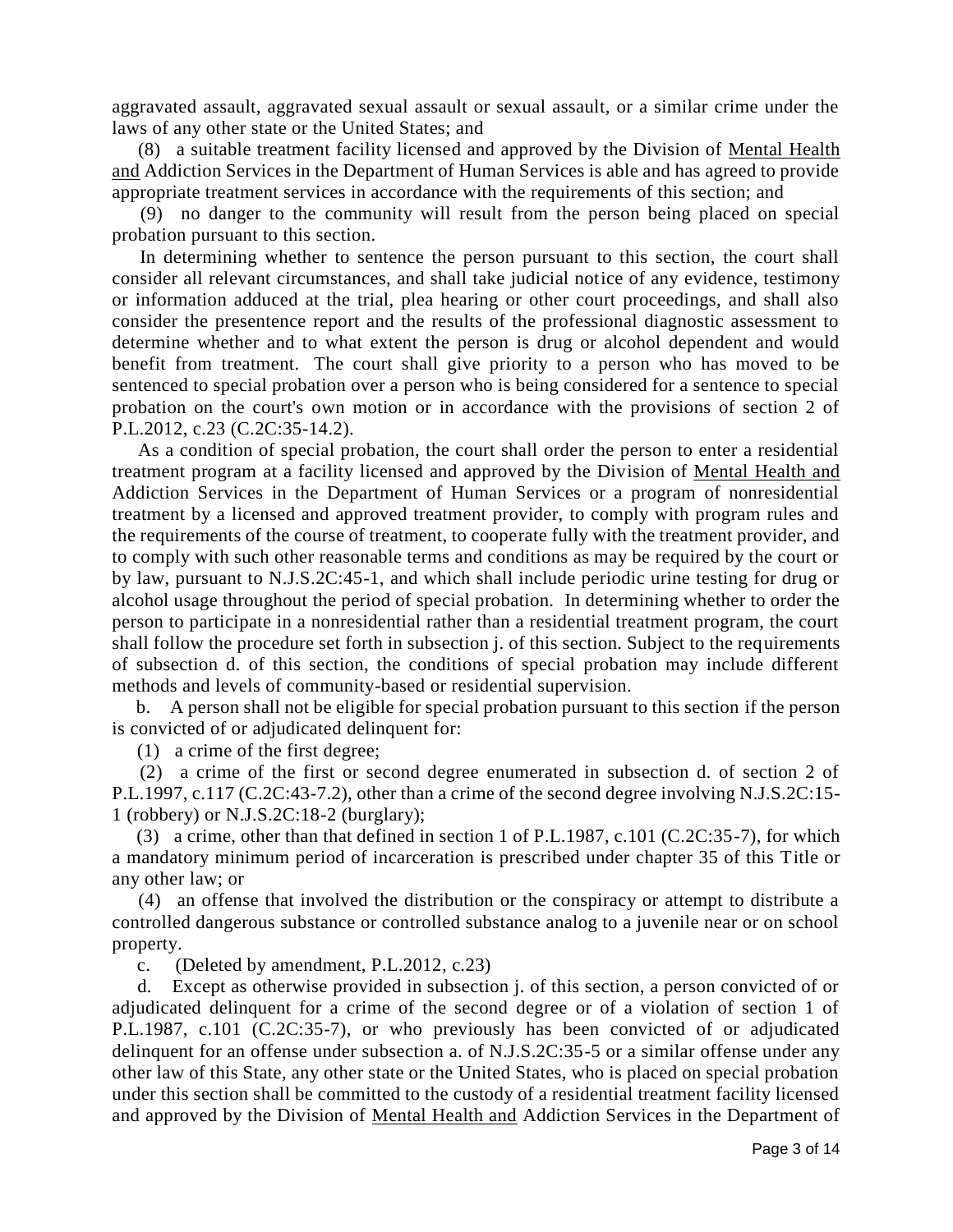Human Services. Subject to the authority of the court to temporarily suspend imposition of all or any portion of the term of commitment to a residential treatment facility pursuant to subsection j. of this section, the person shall be committed to the residential treatment facility immediately, unless the facility cannot accommodate the person, in which case the person shall be incarcerated to await commitment to the residential treatment facility. The term of such commitment shall be for a minimum of six months, or until the court, upon recommendation of the treatment provider, determines that the person has successfully completed the residential treatment program, whichever is later, except that no person shall remain in the custody of a residential treatment facility pursuant to this section for a period in excess of five years. Upon successful completion of the required residential treatment program, the person shall complete the period of special probation, as authorized by subsection a. of this section, with credit for time served for any imprisonment served as a condition of probation and credit for each day during which the person satisfactorily complied with the terms and conditions of special probation while committed pursuant to this section to a residential treatment facility. Except as otherwise provided in subsection l. of this section, the person shall not be eligible for early discharge of special probation pursuant to N.J.S.2C:45-2, or any other provision of the law. The court, in determining the number of credits for time spent in residential treatment, shall consider the recommendations of the treatment provider. A person placed into a residential treatment facility pursuant to this section shall be deemed to be subject to official detention for the purposes of N.J.S.2C:29-5 (escape).

 e. The probation department or other appropriate agency designated by the court to monitor or supervise the person's special probation shall report periodically to the court as to the person's progress in treatment and compliance with court-imposed terms and conditions. The treatment provider shall promptly report to the probation department or other appropriate agency all significant failures by the person to comply with any court imposed term or condition of special probation or any requirements of the course of treatment, including but not limited to a positive drug or alcohol test or the unexcused failure to attend any session or activity, and shall immediately report any act that would constitute an escape. The probation department or other appropriate agency shall immediately notify the court and the prosecutor in the event that the person refuses to submit to a periodic drug or alcohol test or for any reason terminates his participation in the course of treatment, or commits any act that would constitute an escape.

 f. (1) Upon a first violation of any term or condition of the special probation authorized by this section or of any requirements of the course of treatment, the court in its discretion may permanently revoke the person's special probation.

 (2) Upon a second or subsequent violation of any term or condition of the special probation authorized by this section or of any requirements of the course of treatment, the court shall, subject only to the provisions of subsection g. of this section, permanently revoke the person's special probation unless the court finds on the record that there is a substantial likelihood that the person will successfully complete the treatment program if permitted to continue on special probation, and the court is clearly convinced, considering the nature and seriousness of the violations, that no danger to the community will result from permitting the person to continue on special probation pursuant to this section. The court's determination to permit the person to continue on special probation following a second or subsequent violation pursuant to this paragraph may be appealed by the prosecution.

 (3) In making its determination whether to revoke special probation, and whether to overcome the presumption of revocation established in paragraph (2) of this subsection, the court shall consider the nature and seriousness of the present infraction and any past infractions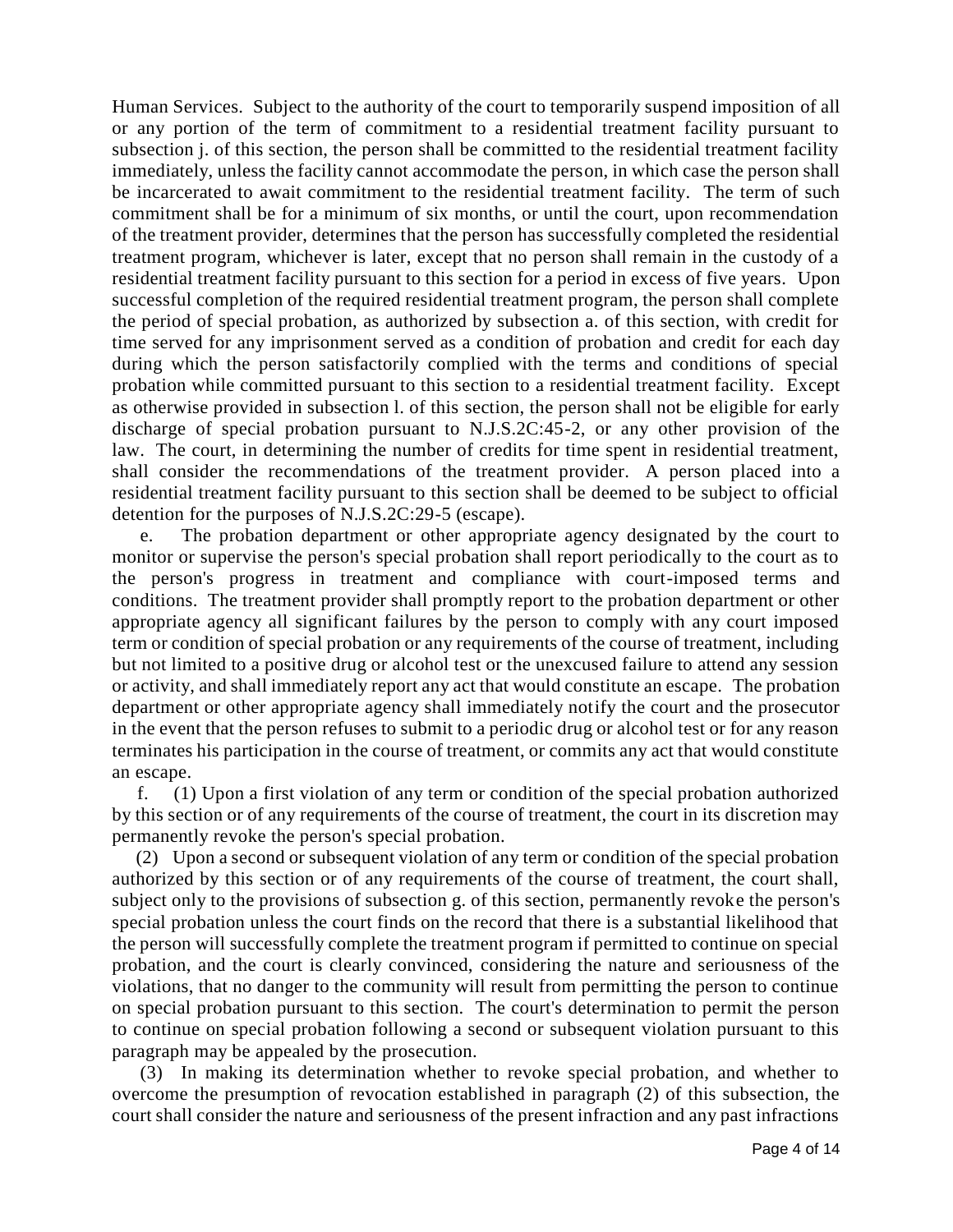in relation to the person's overall progress in the course of treatment, and shall also consider the recommendations of the treatment provider. The court shall give added weight to the treatment provider's recommendation that the person's special probation be permanently revoked, or to the treatment provider's opinion that the person is not amenable to treatment or is not likely to complete the treatment program successfully.

 (4) If the court permanently revokes the person's special probation pursuant to this subsection, the court shall impose any sentence that might have been imposed, or that would have been required to be imposed, originally for the offense for which the person was convicted or adjudicated delinquent. The court shall conduct a de novo review of any aggravating and mitigating factors present at the time of both original sentencing and resentencing. If the court determines or is required pursuant to any other provision of this chapter or any other law to impose a term of imprisonment, the person shall receive credit for any time served in custody pursuant to N.J.S.2C:45-1 or while awaiting placement in a treatment facility pursuant to this section, and for each day during which the person satisfactorily complied with the terms and conditions of special probation while committed pursuant to this section to a residential treatment facility. The court, in determining the number of credits for time spent in a residential treatment facility, shall consider the recommendations of the treatment provider.

 (5) Following a violation, if the court permits the person to continue on special probation pursuant to this section, the court shall order the person to comply with such additional terms and conditions, including but not limited to more frequent drug or alcohol testing, as are necessary to deter and promptly detect any further violation.

 (6) Notwithstanding any other provision of this subsection, if the person at any time refuses to undergo urine testing for drug or alcohol usage as provided in subsection a. of this section, the court shall, subject only to the provisions of subsection g. of this section, permanently revoke the person's special probation. Notwithstanding any other provision of this section, if the person at any time while committed to the custody of a residential treatment facility pursuant to this section commits an act that would constitute an escape, the court shall forthwith permanently revoke the person's special probation.

 (7) An action for a violation under this section may be brought by a probation officer or prosecutor or on the court's own motion. Failure to complete successfully the required treatment program shall constitute a violation of the person's special probation. A person who fails to comply with the terms of his special probation pursuant to this section and is thereafter sentenced to imprisonment in accordance with this subsection shall thereafter be ineligible for entry into the Intensive Supervision Program, provided however that this provision shall not affect the person's eligibility for entry into the Intensive Supervision Program for a subsequent conviction.

 g. When a person on special probation is subject to a presumption of revocation on a second or subsequent violation pursuant to paragraph (2) of subsection f. of this section, or when the person refuses to undergo drug or alcohol testing pursuant to paragraph (6) of subsection f. of this section, the court may, in lieu of permanently revoking the person's special probation, impose a term of incarceration for a period of not less than 30 days nor more than six months, after which the person's term of special probation pursuant to this section may be reinstated. In determining whether to order a period of incarceration in lieu of permanent revocation pursuant to this subsection, the court shall consider the recommendations of the treatment provider with respect to the likelihood that such confinement would serve to motivate the person to make satisfactory progress in treatment once special probation is reinstated. This disposition may occur only once with respect to any person unless the court is clearly convinced that there are compelling and extraordinary reasons to justify reimposing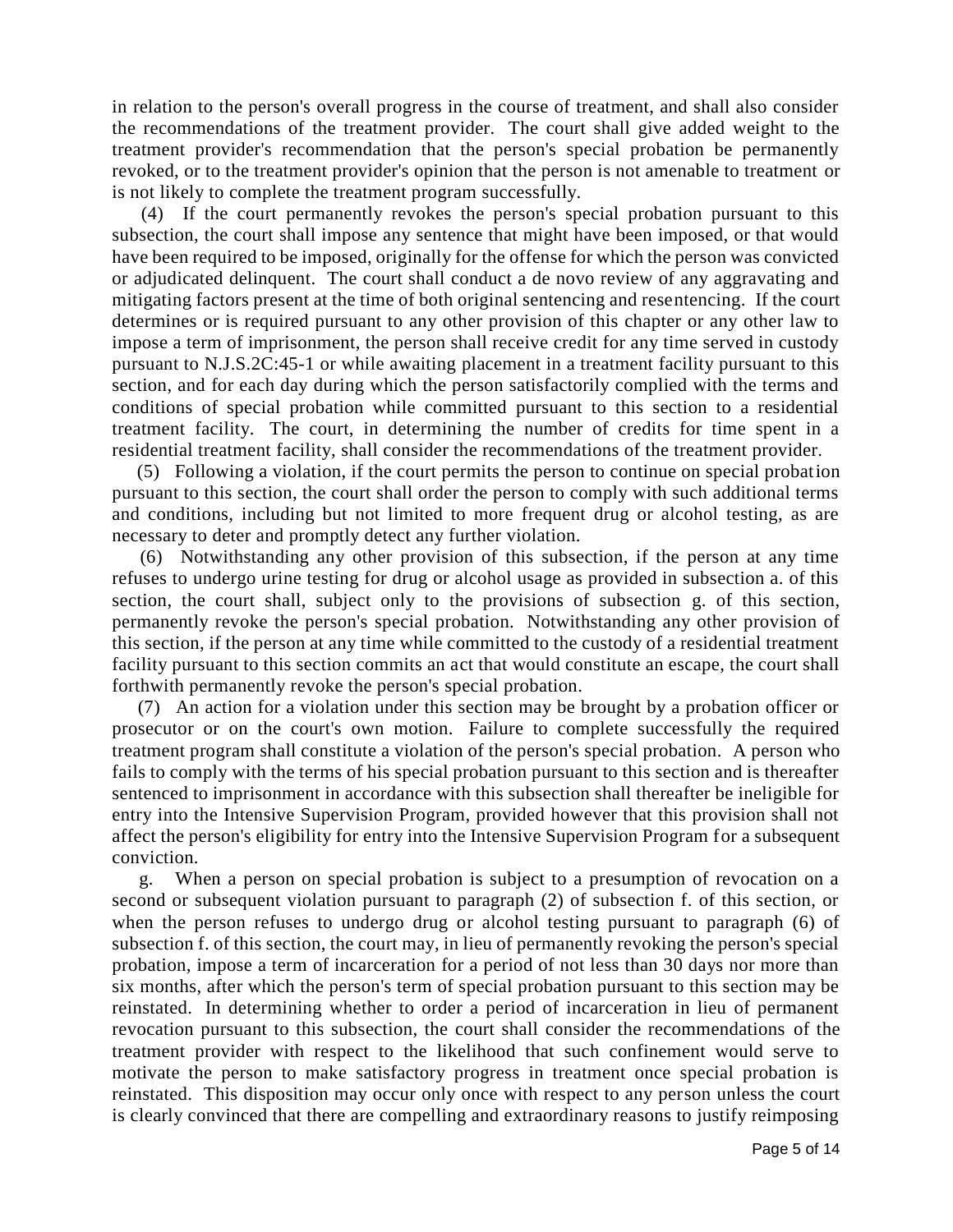this disposition with respect to the person. Any such determination by the court to reimpose this disposition may be appealed by the prosecution. Nothing in this subsection shall be construed to limit the authority of the court at any time during the period of special probation to order a person on special probation who is not subject to a presumption of revocation pursuant to paragraph (2) of subsection f. of this section to be incarcerated over the course of a weekend, or for any other reasonable period of time, when the court in its discretion determines that such incarceration would help to motivate the person to make satisfactory progress in treatment.

 h. The court, as a condition of its order, and after considering the person's financial resources, shall require the person to pay that portion of the costs associated with his participation in any rehabilitation program, nonresidential treatment program or period of residential treatment imposed pursuant to this section which, in the opinion of the court, is consistent with the person's ability to pay, taking into account the court's authority to order payment or reimbursement to be made over time and in installments.

 i. The court shall impose, as a condition of the special probation, any fine, penalty, fee or restitution applicable to the offense for which the person was convicted or adjudicated delinquent.

 j. Where the court finds that a person has satisfied all of the eligibility criteria for special probation and would otherwise be required to be committed to the custody of a residential treatment facility pursuant to the provisions of subsection d. of this section, the court may temporarily suspend imposition of all or any portion of the term of commitment to a residential treatment facility and may instead order the person to enter a nonresidential treatment program, provided that the court finds on the record that:

 (1) the person conducting the diagnostic assessment required pursuant to paragraph (1) of subsection a. of this section has recommended in writing that the proposed course of nonresidential treatment services is clinically appropriate and adequate to address the person's treatment needs; and

 (2) no danger to the community would result from the person participating in the proposed course of nonresidential treatment services; and

 (3) a suitable treatment provider is able and has agreed to provide clinically appropriate nonresidential treatment services.

 If the prosecutor objects to the court's decision to suspend the commitment of the person to a residential treatment facility pursuant to this subsection, the sentence of special probation imposed pursuant to this section shall not become final for ten days in order to permit the appeal by the prosecution of the court's decision.

 After a period of six months of nonresidential treatment, if the court, considering all available information including but not limited to the recommendation of the treatment provider, finds that the person has made satisfactory progress in treatment and that there is a substantial likelihood that the person will successfully complete the nonresidential treatment program and period of special probation, the court, on notice to the prosecutor, may permanently suspend the commitment of the person to the custody of a residential treatment program, in which event the special monitoring provisions set forth in subsection k. of this section shall no longer apply.

 Nothing in this subsection shall be construed to limit the authority of the court at any time during the term of special probation to order the person to be committed to a residential or nonresidential treatment facility if the court determines that such treatment is clinically appropriate and necessary to address the person's present treatment needs.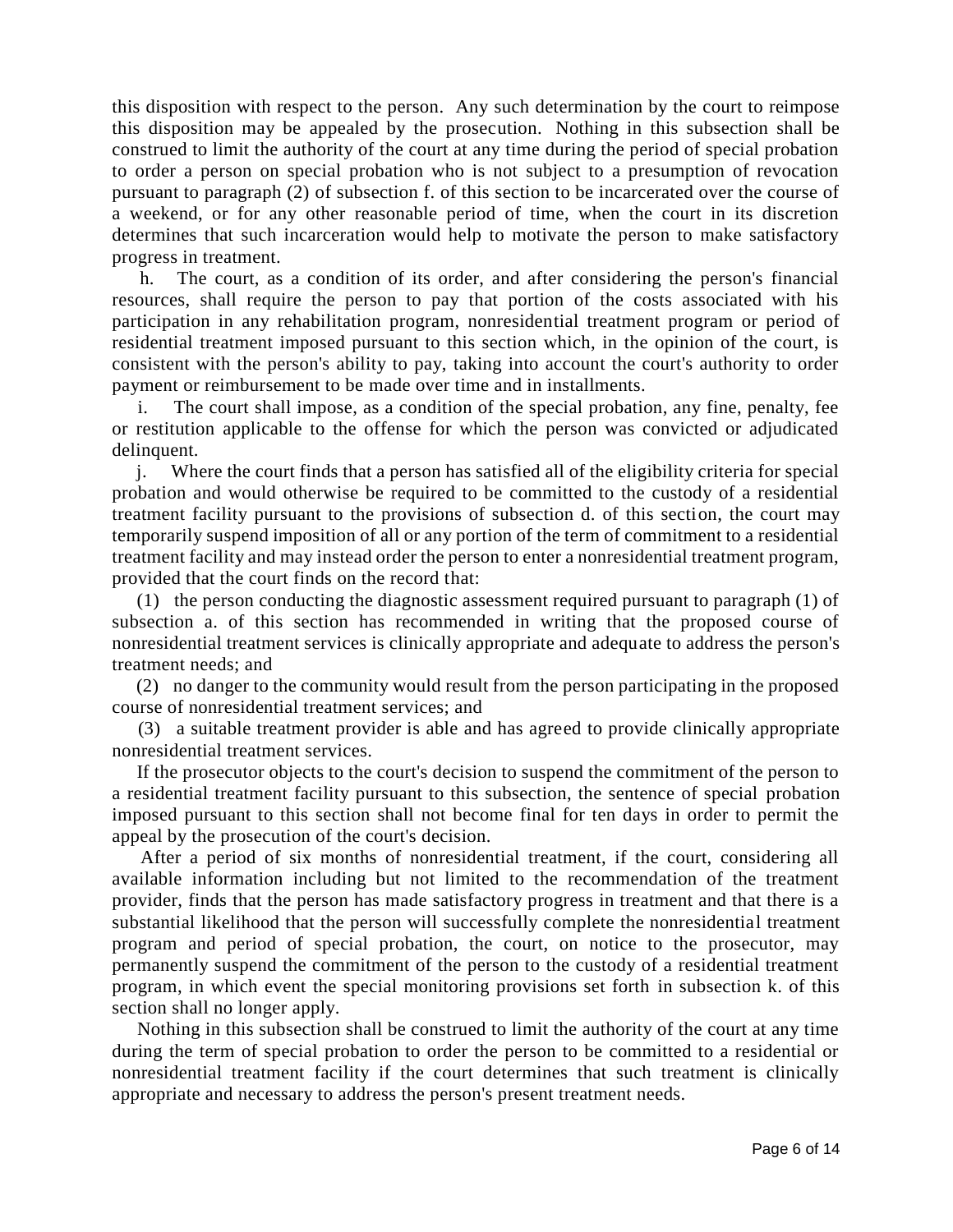k. (1) When the court temporarily suspends the commitment of the person to a residential treatment facility pursuant to subsection j. of this section, the court shall, in addition to ordering participation in a prescribed course of nonresidential treatment and any other appropriate terms or conditions authorized or required by law, order the person to undergo urine testing for drug or alcohol use not less than once per week unless otherwise ordered by the court. The court-ordered testing shall be conducted by the probation department or the treatment provider. The results of all tests shall be reported promptly to the court and to the prosecutor. In addition, the court shall impose appropriate curfews or other restrictions on the person's movements, and may order the person to wear electronic monitoring devices to enforce such curfews or other restrictions as a condition of special probation.

 (2) The probation department or other appropriate agency shall immediately notify the court and the prosecutor in the event that the person fails or refuses to submit to a drug or alcohol test, knowingly defrauds the administration of a drug test, terminates his participation in the course of treatment, or commits any act that would constitute absconding from parole. If the person at any time while entered in a nonresidential treatment program pursuant to subsection j. of this section knowingly defrauds the administration of a drug test, goes into hiding or leaves the State with a purpose of avoiding supervision, the court shall permanently revoke the person's special probation.

 l. If the court finds that the person has made exemplary progress in the course of treatment, the court may, upon recommendation of the person's supervising probation officer or on the court's own motion, and upon notice to the prosecutor, grant early discharge from a term of special probation provided that the person: (1) has satisfactorily completed the treatment program ordered by the court; (2) has served at least two years of special probation; (3) did not commit a substantial violation of any term or condition of special probation, including but not limited to a positive urine test, within the preceding 12 months; and (4) is not likely to relapse or commit an offense if probation supervision and related services are discontinued.

m. (1) <sup>2</sup>[Notwithstanding any law to the contrary, the] The<sup>2</sup> Superior Court may order the expungement of all records and information relating to all prior <sup>2</sup>[criminal]<sup>2</sup> arrests, <sup>2</sup>[detention] detentions<sup>2</sup>, convictions, and proceedings <sup>2</sup> for any offense enumerated in Title 2C of the New Jersey Statutes**<sup>2</sup>** upon successful discharge from a term of special probation as provided in this section, regardless of whether the person was sentenced to special probation under this section, section 2 of P.L.2012, c.23 (C.2C:35-14.2), or N.J.S.2C:45-1, if the person satisfactorily completed a substance abuse treatment program as ordered by the court and was not convicted of any crime, or adjudged a disorderly person or petty disorderly person, during the term of special probation. The provisions of N.J.S.2C:52-7 through N.J.S.2C:52-14 shall not apply to an expungement pursuant to this paragraph and no fee shall be charged to a person eligible for relief pursuant to this paragraph. <sup>2</sup>The court shall grant the relief requested unless it finds that the need for the availability of the records outweighs the desirability of having the person freed from any disabilities associated with their availability, or it finds that the person is otherwise ineligible for expungement pursuant to paragraph (2) of this subsection. An expungement under this paragraph shall proceed in accordance with rules and procedures developed by the Supreme Court.**<sup>2</sup>**

(2) A person shall not be eligible for expungement under  $\frac{2}{\text{paragnah}}$  (1) of  $\frac{2}{\text{ this subsection}}$ if the records include a conviction for any offense barred from expungement pursuant to subsection b. or c. of N.J.S.2C:52-2. It shall be the obligation of the prosecutor to notify the court of any disqualifying convictions or any other factors related to public safety that should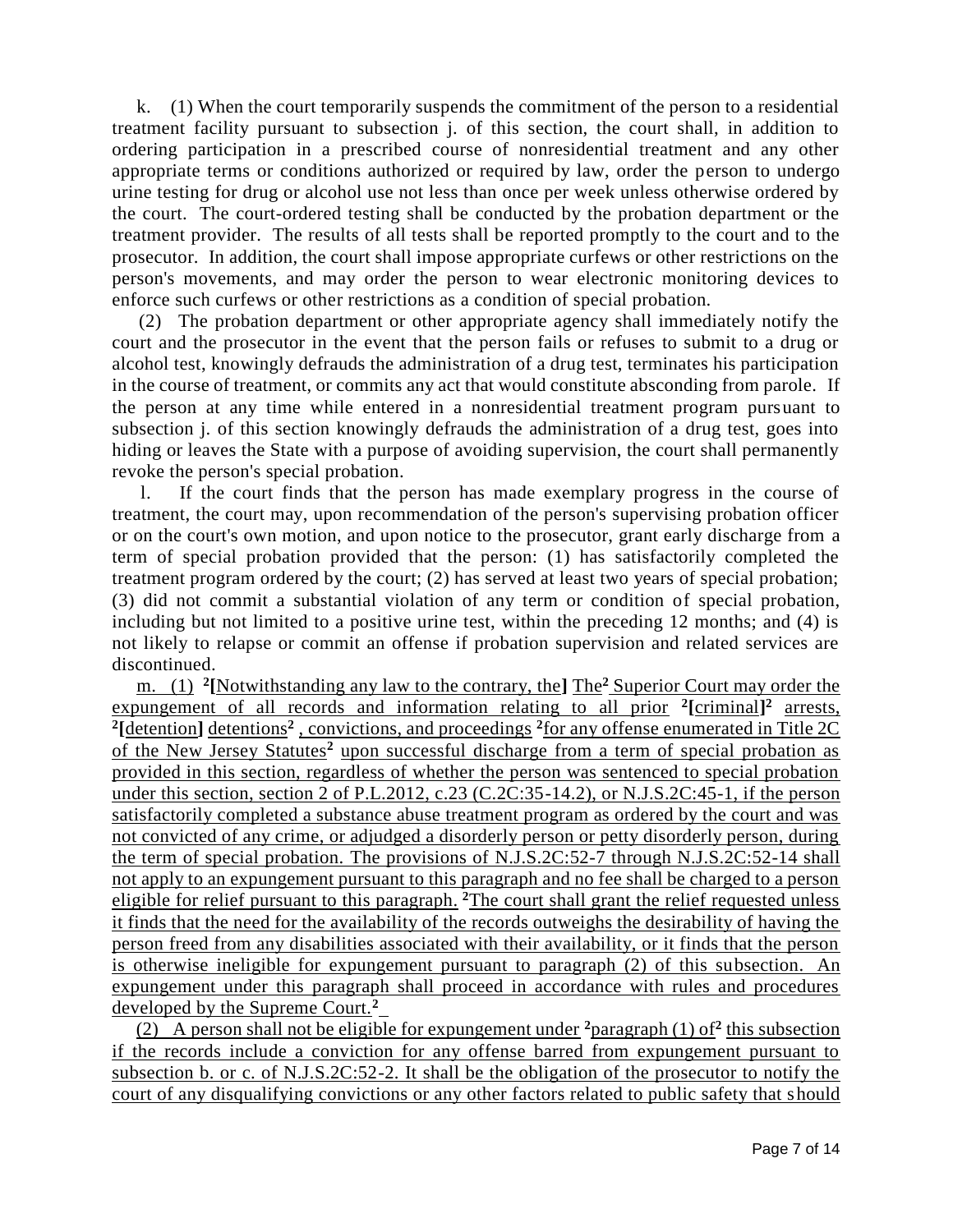be considered by the court when deciding to grant an expungement under  $\frac{2}{3}$ paragraph (1) of  $\frac{2}{3}$ this subsection.

 (3) The Superior Court shall provide a copy of the expungement order **<sup>2</sup>**granted pursuant to paragraph (1) of this subsection<sup>2</sup> to the prosecutor and to the person and, if the person was represented by the Public Defender, to the Public Defender. The person or, if the person was represented by the Public Defender, the Public Defender on behalf of the person, shall promptly distribute copies of the expungement order to appropriate agencies who have custody and control of the records specified in the order so that the agencies may comply with the requirements of N.J.S.2C:52-15.

 (4) If the person **<sup>2</sup>**whose records are expunged pursuant to paragraph (1) of this subsection**<sup>2</sup>** is convicted of any crime following discharge from special probation, the full record of arrests and convictions may be restored to public access and no future expungement shall be granted to such person.

(5) A person who, prior to the effective date of P.L.  $^{2}$ [(C. )<sup>2</sup> (pending before the Legislature as this bill), was successfully discharged from a term of special probation as provided in this section, regardless of whether the person was sentenced to special probation under this section, section 2 of P.L.2012, c.23 (C.2C:35-14.2), or N.J.S.2C:45-1, may seek an expungement of all records and information relating to all <sup>2</sup>[prior criminal]<sup>2</sup> arrests, <sup>2</sup>[detention] detentions<sup>2</sup>, convictions  $2\frac{1}{2}$  and proceedings  $2\frac{1}{2}$  for any offense enumerated in Title 2C of the New Jersey Statutes that existed at the time of discharge from special probation by presenting an application to the Superior Court in the county in which the person was sentenced to special probation, which contains a duly verified petition as provided in N.J.S.2C:52-7 for each crime or offense sought to be expunged. The petition for expungement shall proceed**<sup>2</sup>** pursuant to N.J.S.2C:52-1 et seq. except that the requirements related to the expiration of the time periods specified in N.J.S.2C:52-2 through section 1 of P.L.1980, c.163 (C.2C:52-4.1) shall not apply. **<sup>2</sup>**A person who was convicted of any offense barred from expungement pursuant to subsection b. or c. of N.J.S.2C:52-2, or who has been convicted of any crime or offense since the date of discharge from special probation shall not be eligible to apply for an expungement under this paragraph. In addition, no application for expungement shall be considered until any pending charges are disposed. It shall be the obligation of the prosecutor to notify the court of any disqualifying convictions or any other factors related to public safety that should be considered by the court when deciding to grant an expungement under this paragraph.<sup>2</sup> The Superior Court shall consider the person's verified petition and may order the expungement of all records and information relating to all <sup>2</sup>[prior criminal]<sup>2</sup> arrests, <sup>2</sup>[detention] detentions<sup>2</sup>, convictions <sup>2</sup>,<sup>2</sup> and proceedings of the person <sup>2</sup> that existed at the time of discharge from special probation**<sup>2</sup>** as appropriate. **<sup>2</sup>**The court shall grant the relief requested unless it finds that the need for the availability of the records outweighs the desirability of having the person freed from any disabilities associated with their availability, or it finds that the person is otherwise ineligible for expungement pursuant this paragraph. **<sup>2</sup>** No fee shall be charged to a person eligible for relief pursuant to this paragraph. (cf: P.L.2012, c.23, s.5)

2. N.J.S.2C:52-2 is amended to read as follows:

2C:52-2. Indictable Offenses.

 a. In all cases, except as herein provided, wherein a person has been convicted of a crime under the laws of this State and who has not been convicted of any prior or subsequent crime, whether within this State or any other jurisdiction, and has not been **<sup>2</sup> [**adjudged**]** convicted of**<sup>2</sup>** a disorderly **<sup>2</sup> [**person**]** persons**<sup>2</sup>** or petty disorderly **<sup>2</sup> [**person**]** persons offense**<sup>2</sup>** on more than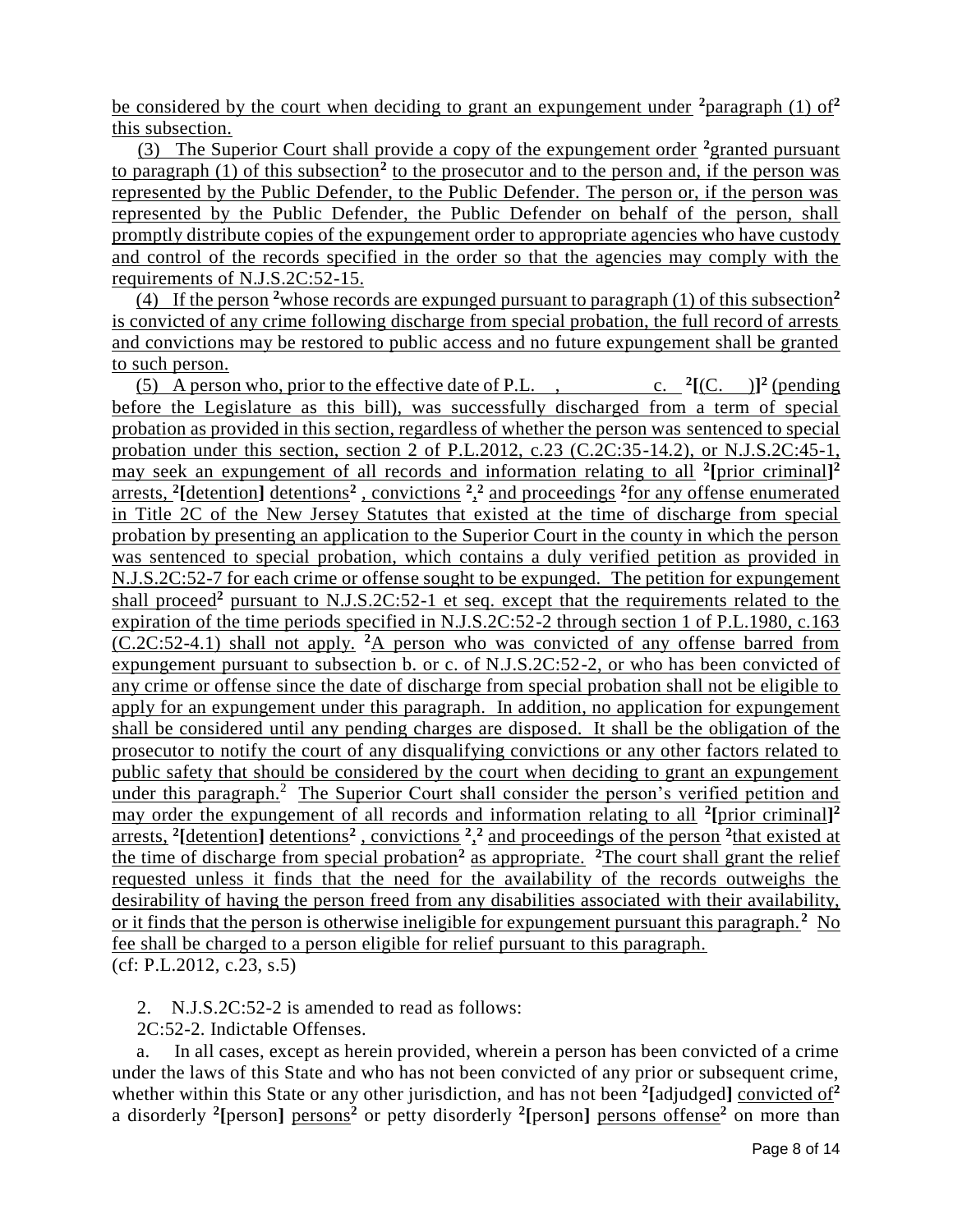<sup>1</sup>[two] <sup>2</sup>[three<sup>1</sup>] two<sup>2</sup> occasions may, after the expiration of a period of [10] <sup>4</sup>[five]  $10^4$  years from the date of his <sup>2</sup>[<sup>1</sup><u>last</u><sup>1</sup>] most recent<sup>2</sup> conviction, payment of fine, satisfactory completion of probation or parole, or release from incarceration <sup>2</sup> for that crime or for any disorderly persons or petty disorderly persons offense**<sup>2</sup>** , whichever is later, present **<sup>2</sup>**an expungement application to the Superior Court in the county in which the conviction for the crime was adjudged, which contains**<sup>2</sup>** a duly verified petition as provided in N.J.S.2C:52-7 **<sup>2</sup> [**to the Superior Court in the county in which the conviction was entered**]** for the criminal conviction sought to be expunged, and may also contain additional duly verified petitions for no more than two convictions for any disorderly persons or petty disorderly persons offenses, **<sup>2</sup>** praying that <sup>2</sup>[such] the<sup>2</sup> conviction <sup>2</sup>, or convictions if applicable,<sup>2</sup> and all records <sup>2</sup>[<sup>1</sup>, including the crime which is the subject of the petition and up to three disorderly persons offense or petty disorderly persons offenses,**<sup>1</sup> ] <sup>2</sup>** and information pertaining thereto be expunged. **<sup>2</sup>**The petition for each conviction appended to an application shall comply with the requirements set forth in N.J.S.2C:52-1 et seq.**<sup>2</sup>**

 Notwithstanding the provisions of the preceding paragraph, a petition may be filed and presented, and the court may grant an expungement pursuant to this section, **[**although less than 10 years has expired in accordance with the requirements of the preceding paragraph where<sup>] 4</sup>[when] although less than 10 years has expired in accordance with the requirements of the preceding paragraph where**<sup>4</sup>** the court finds **<sup>4</sup>** : **4 [**:

(1)]  $\frac{4(1)^4}{2}$  less than [10]  $\frac{4}{2}$  five]  $\frac{10^4}{2}$  years has expired from the satisfaction of a fine, but the [10-year]<sup>4</sup>[five-year] ten-year<sup>4</sup> time requirement is otherwise satisfied, and the court finds that the person substantially complied with any payment plan ordered pursuant to N.J.S.2C:46-1 et seq., or could not do so due to compelling circumstances affecting his ability to satisfy the fine **4** ; or

 (2) at least five years has expired from the date of his conviction, payment of fine, satisfactory completion of probation or parole, or release from incarceration, whichever is later; the person has not been convicted of a crime, disorderly persons offense, or petty disorderly persons offense since the time of the conviction; and the court finds in its discretion that expungement is in the public interest, giving due consideration to the nature of the offense, and the applicant's character and conduct since conviction**<sup>4</sup> [**; or

 (2) at least five years has expired from the date of his conviction, payment of fine, satisfactory completion of probation or parole, or release from incarceration, whichever is later; the person has not been convicted of a crime, disorderly persons offense, or petty disorderly persons offense since the time of the conviction; and the court finds in its discretion that expungement is in the public interest, giving due consideration to the nature of the offense, and the applicant's character and conduct since conviction**]**.

 In determining whether compelling circumstances exist for the purposes of **<sup>4</sup>**paragraph (1) of**<sup>4</sup> [**paragraph (1) of**]** this subsection, a court may consider the amount of the fine or fines imposed, the person's age at the time of the offense, the person's financial condition and other relevant circumstances regarding the person's ability to pay.

 Although subsequent convictions for no more than two disorderly or petty disorderly **<sup>2</sup>**persons**<sup>2</sup>** offenses shall not be an absolute bar to relief, the nature of those conviction or convictions and the circumstances surrounding them shall be considered by the court and may be a basis for denial of relief if they or either of them constitute a continuation of the type of unlawful activity embodied in the criminal conviction for which expungement is sought.

 b. Records of conviction pursuant to statutes repealed by this Code for the crimes of murder, manslaughter, treason, anarchy, kidnapping, rape, forcible sodomy, arson, perjury, false swearing, robbery, embracery, or a conspiracy or any attempt to commit any of the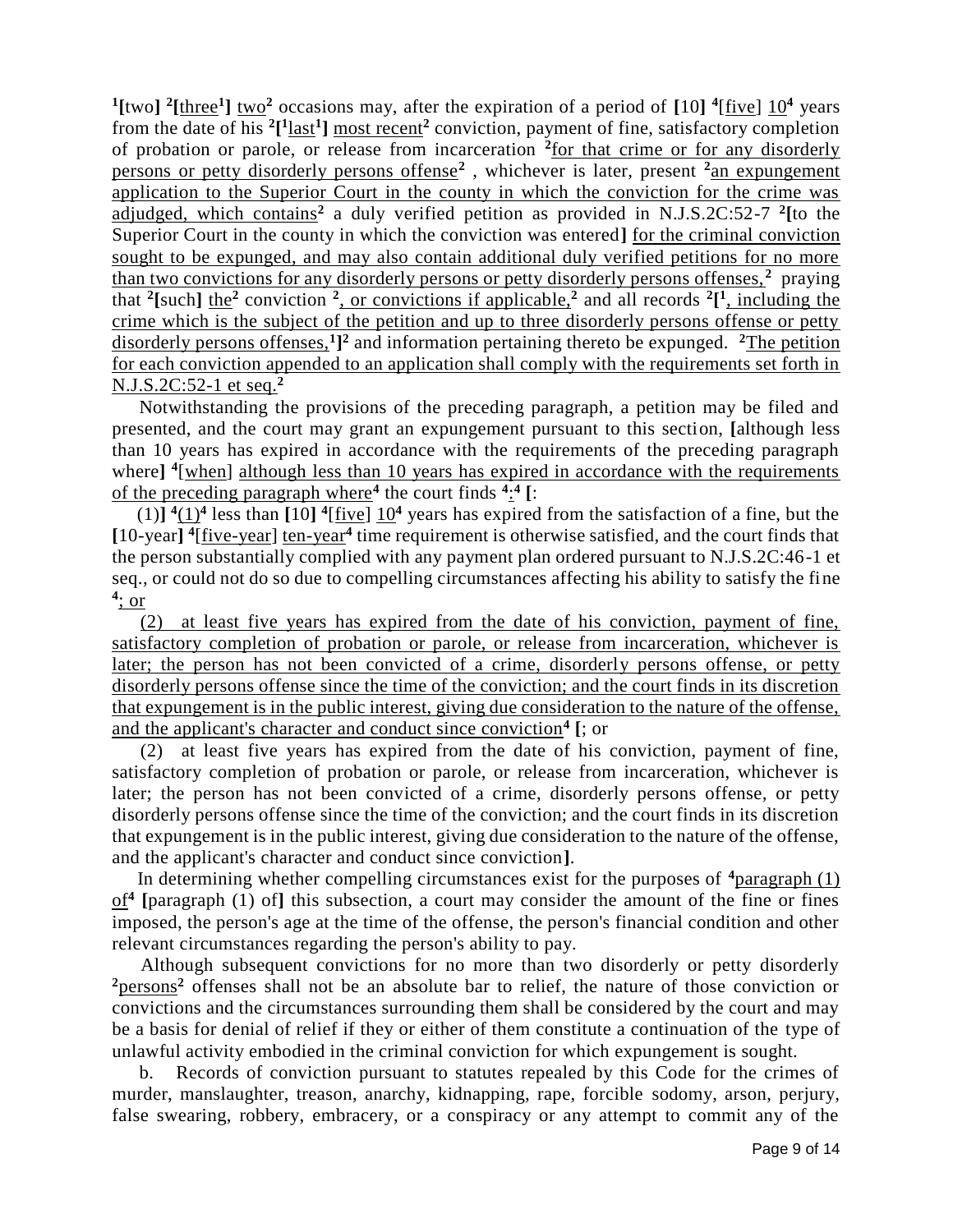foregoing, or aiding, assisting or concealing persons accused of the foregoing crimes, shall not be expunged.

 Records of conviction for the following crimes specified in the New Jersey Code of Criminal Justice shall not be subject to expungement: N.J.S.2C:11-1 et seq. (Criminal Homicide), except death by auto as specified in N.J.S.2C:11-5; N.J.S.2C:13-1 (Kidnapping); section 1 of P.L.1993, c.291 (C.2C:13-6) (Luring or Enticing); section 1 of P.L.2005, c.77 (C.2C:13-8) (Human Trafficking); N.J.S.2C:14-2 (Sexual Assault or Aggravated Sexual Assault); <sup>2</sup>[N.J.S.2C:14-3a<sub>1</sub>] subsection a. of N.J.S.2C:14-3<sup>2</sup> (Aggravated Criminal Sexual Contact); if the victim is a minor,  $^2$ [N.J.S.2C:14-3b.] subsection b. of N.J.S.2C:14-3<sup>2</sup> (Criminal Sexual Contact); if the victim is a minor and the offender is not the parent of the victim, N.J.S.2C:13-2 (Criminal Restraint) or N.J.S.2C:13-3 (False Imprisonment); N.J.S.2C:15-1 (Robbery); N.J.S.2C:17-1 (Arson and Related Offenses); **<sup>2</sup> [**N.J.S.2C:24-4a.**]** subsection a. of N.J.S.2C:24-4 **2** (Endangering the welfare of a child by engaging in sexual conduct which would impair or debauch the morals of the child **<sup>2</sup>** , or causing the child other harm**<sup>2</sup>** ); **<sup>2</sup> [**N.J.S.2C:24- 4b.(4)**]** paragraph (4) of subsection b. of N.J.S.2C:24-4 **2** ( **2 [**Endangering the welfare of**]** Photographing or filming**<sup>2</sup>** a child **<sup>2</sup>** in a prohibited sexual act**<sup>2</sup>** ); **<sup>2</sup> [**N.J.S.2C:24-4b.(3)**]** paragraph (3) of subsection b. of N.J.S.2C:24-4 **2** (Causing or permitting a child to engage in a prohibited sexual act); **<sup>2</sup> [**N.J.S.2C:24-4b.(5)(a)**]** subparagraph (a) of paragraph (5) of subsection b. of N.J.S.2C:24-4 **2** (Distributing, possessing with intent to distribute or using a file-sharing program to store items depicting the sexual exploitation or abuse of a child); **<sup>2</sup> [**N.J.S.2C:24- 4b.(5)(b)**]** subparagraph (b) of paragraph (5) of subsection b. of N.J.S.2C:24-4 **2** (Possessing <sup>2</sup>or viewing<sup>2</sup> items depicting the sexual exploitation or abuse of a child); N.J.S.2C:28-1 (Perjury); N.J.S.2C:28-2 (False Swearing); **<sup>2</sup> [**N.J.S.2C:34-1b.(4)**]** paragraph (4) of subsection b. of N.J.S.2C:34-1 **2** (Knowingly promoting the prostitution of the actor's child); section 2 of P.L.2002, c.26 (C.2C:38-2) (Terrorism); subsection a. of section 3 of P.L.2002, c.26 (C.2C:38- 3) (Producing or Possessing Chemical Weapons, Biological Agents or Nuclear or Radiological Devices); and conspiracies or attempts to commit such crimes.

 Records of conviction for any crime committed by a person holding any public office, position or employment, elective or appointive, under the government of this State or any agency or political subdivision thereof and any conspiracy or attempt to commit such a crime shall not be subject to expungement if the crime involved or touched such office, position or employment.

 c. In the case of conviction for the sale or distribution of a controlled dangerous substance or possession thereof with intent to sell, expungement shall be denied except where the crimes involve:

 (1) Marijuana, where the total quantity sold, distributed or possessed with intent to sell was 25 grams or less;

 (2) Hashish, where the total quantity sold, distributed or possessed with intent to sell was five grams or less; or

 (3) Any controlled dangerous substance provided that the conviction is of the third or fourth degree, where the court finds that expungement is consistent with the public interest, giving due consideration to the nature of the offense and the petitioner's character and conduct since conviction.

 d. In the case of a State licensed physician or podiatrist convicted of an offense involving drugs or alcohol or pursuant to section 14 or 15 of P.L.1989, c.300 (C.2C:21-20 or 2C:21-4.1), the court shall notify the State Board of Medical Examiners upon receipt of a petition for expungement of the conviction and records and information pertaining thereto. (cf: P.L.2013, c.136, s.3)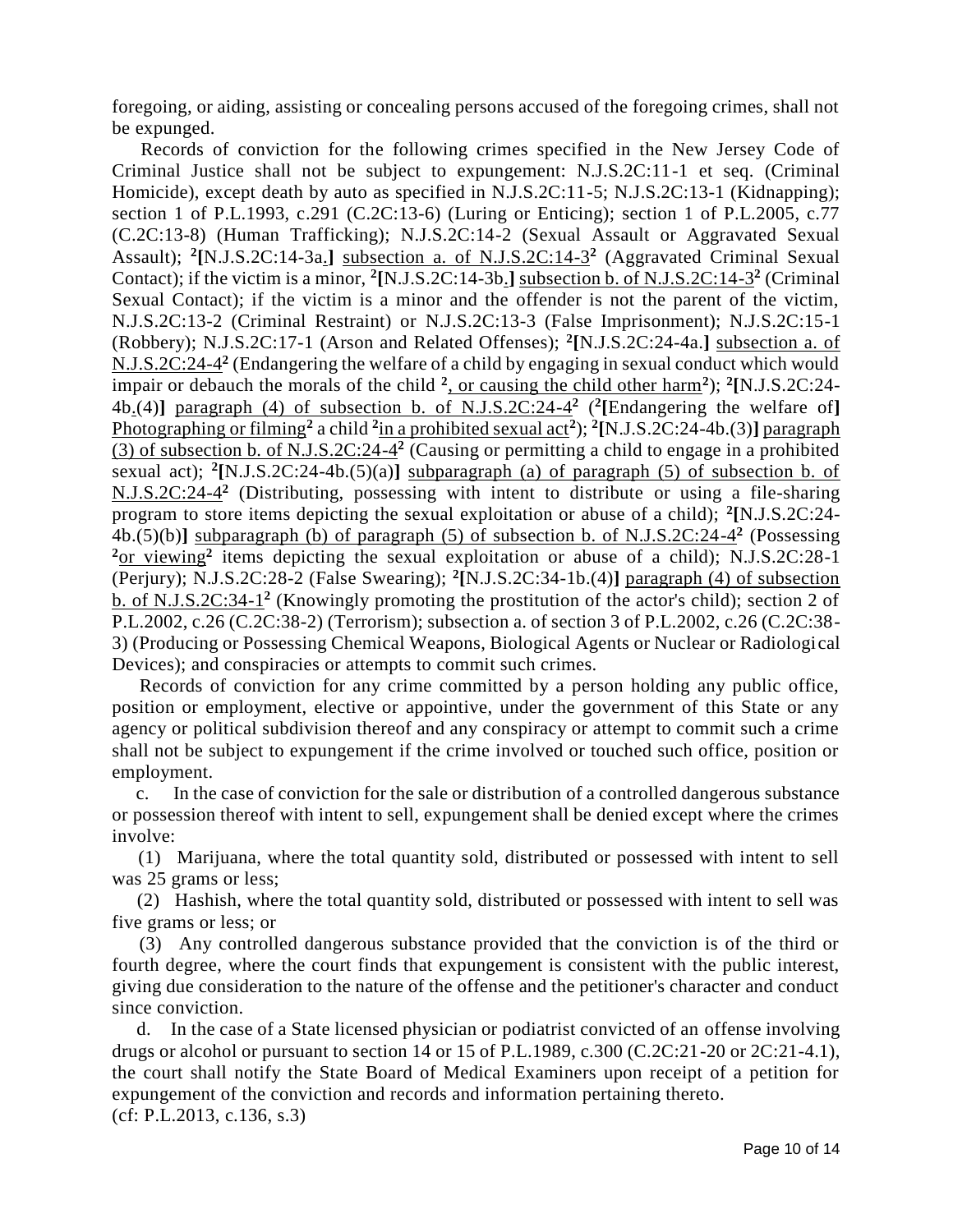3. N.J.S.2C:52-3 is amended to read as follows:

2C:52-3. Disorderly persons offenses and petty disorderly persons offenses.

<sup>2</sup> a. Any person convicted of a disorderly persons offense or petty disorderly persons offense under the laws of this State who has not been convicted of any prior or subsequent crime, whether within this State or any other jurisdiction, may present an expungement application to the Superior Court pursuant to this section. Any person convicted of a disorderly persons offense or petty disorderly persons offense under the laws of this State who has also been convicted of a prior or subsequent crime shall not be eligible to apply for an expungement pursuant to this section, but may present an expungement application to the Superior Court pursuant to N.J.S.2C:52-2.

 b.<sup>2</sup> Any person convicted of a disorderly persons offense or petty disorderly persons offense under the laws of this State who has not been convicted of any prior or subsequent crime, whether within this State or any other jurisdiction, or **<sup>2</sup>**who has not been convicted**<sup>2</sup>** of **<sup>2</sup> [**another three**]** a **<sup>2</sup>** disorderly persons or petty disorderly persons **<sup>2</sup> [**offenses**]** offense on more than two other occassions**<sup>2</sup>** , may, after the expiration of a period of **[**5**] 4** [three] five**<sup>4</sup>** years from the date of his **<sup>2</sup>**most recent**<sup>2</sup>** conviction, payment of fine, satisfactory completion of probation or release from incarceration <sup>2</sup> <u>for any disorderly persons or petty disorderly persons offense</u><sup>2</sup>, whichever is later, present **<sup>2</sup>**an expungement application to the Superior Court in the county in which the conviction for the most recent disorderly persons or petty disorderly persons offense was adjudged, which contains**<sup>2</sup>** a duly verified petition as provided in **[**section 2C:52-7 hereof**]** N.J.S.2C:52-7 **2 [**to the Superior Court in the county in which the conviction was entered**]** for the disorderly persons or petty disorderly persons conviction sought to be expunged, and which may also contain additional duly verified petitions for no more than two other convictions for disorderly persons or petty disorderly persons offenses,**<sup>2</sup>** praying that **<sup>2</sup> [**such**]** the**<sup>2</sup>** conviction <sup>2</sup>, or convictions if applicable,<sup>2</sup> and all records and information pertaining thereto be expunged. **<sup>2</sup>**The petition for each conviction appended to an application shall comply with the requirements of N.J.S.2C:52-1 et seq.**<sup>2</sup>**

 Notwithstanding the provisions of the preceding paragraph, a petition may be filed and presented, and the court may grant an expungement pursuant to this section, when the court finds **<sup>4</sup>** :

 $(1)^4$  less than <sup>4</sup>[three years] five years<sup>4</sup> has expired from the satisfaction of a fine, but the <sup>4</sup>[three-] five-<sup>4</sup> year time requirement is otherwise satisfied, and the court finds that the person substantially complied with any payment plan ordered pursuant to N.J.S.2C:46-1 et seq., or could not do so due to compelling circumstances affecting his ability to satisfy the fine **<sup>4</sup>** ; or

 (2) at least three years have expired from the date of his conviction, payment of fine, satisfactory completion of probation or parole, or release from incarceration, whichever is later; the person has not been convicted of a crime, disorderly persons offense, or petty disorderly persons offense since the time of the conviction; and the court finds in its discretion that expungement is in the public interest, giving due consideration to the nature of the offense, and the applicant's character and conduct since conviction**<sup>4</sup>** .

 In determining whether compelling circumstances exist for the purposes of **<sup>4</sup>**paragraph (1) of**<sup>4</sup>** this **<sup>2</sup> [**section**]** subsection**<sup>2</sup>** , a court may consider the amount of the fine or fines imposed, the person's age at the time of the offense, the person's financial condition and other relevant circumstances regarding the person's ability to pay. (cf: P.L.1981, c.290, s.43)

4. N.J.S.2C:52-6 is amended to read as follows: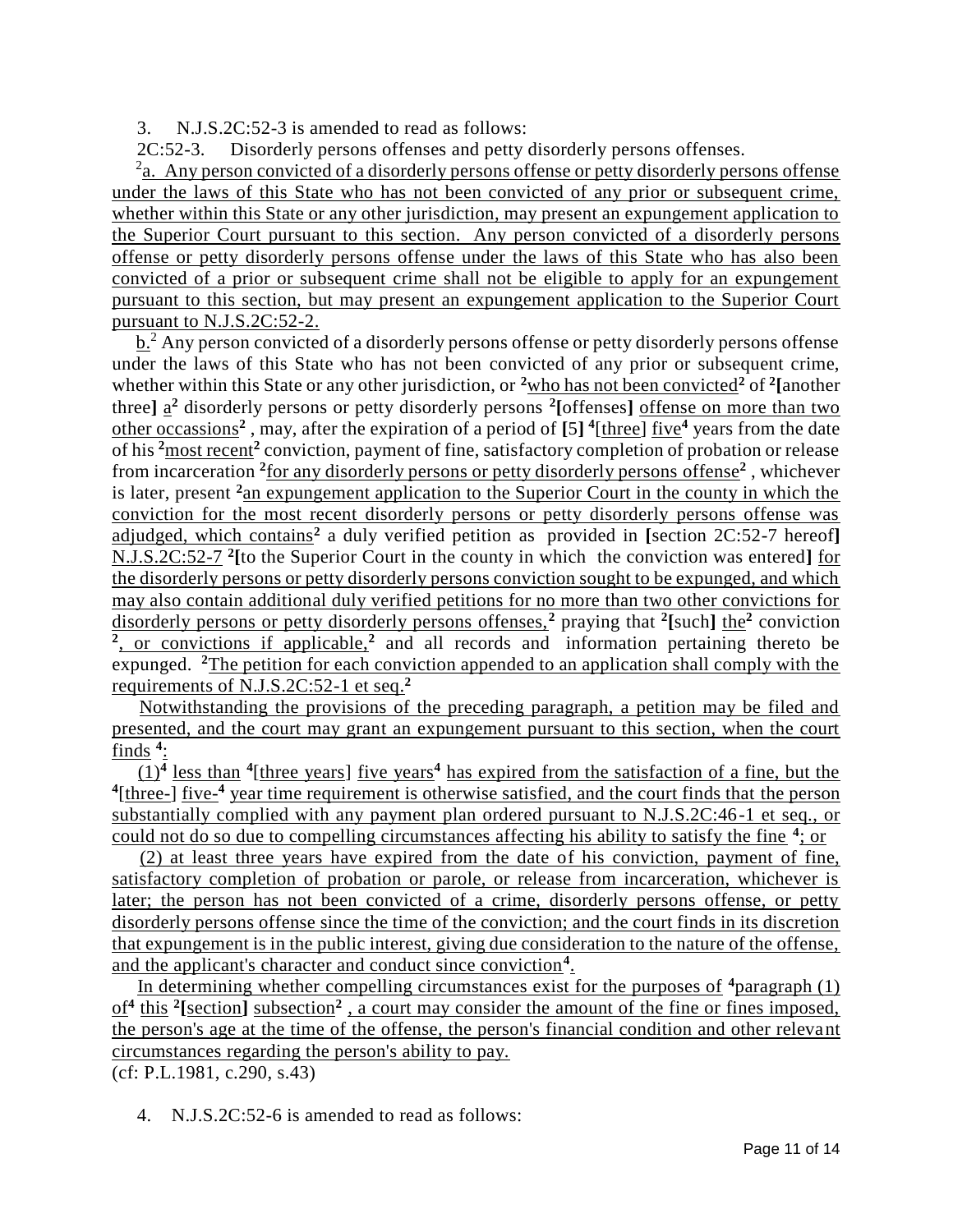2C:52-6. Arrests not resulting in conviction.

 a. **[**In all cases, except as herein provided, wherein**]** When a person has been arrested or held to answer for a crime, disorderly persons offense, petty disorderly persons offense, or municipal ordinance violation under the laws of this State or of any governmental entity thereof and **[**against whom**]** proceedings against the person were dismissed, **[**or who**]** the person was acquitted, or **[**who**]** the person was discharged without a conviction or finding of guilt, the Superior Court shall, at the time of dismissal, acquittal, or discharge, or, in any case set forth in paragraph (1) of this subsection, upon receipt of an application from the person, order the expungement of all records and information relating to the arrest or charge.

 (1) If proceedings took place in municipal court, the municipal court shall provide the person, upon request, with appropriate documentation to transmit to the Superior Court to request expungement pursuant to procedures developed by the Administrative Office of the Courts. Upon receipt of the documentation, the Superior Court shall enter an ex parte order expunging all records and information relating to the person's arrest or charge.

 (2) The provisions of N.J.S.2C:52-7 through N.J.S.2C:52-14 shall not apply to an expungement pursuant to this subsection and no fee shall be charged to the person making such application.

 (3) An expungement under this subsection shall not be ordered where the dismissal, acquittal, or discharge resulted from a plea bargaining agreement involving the conviction of other charges. **<sup>3</sup>**This bar, however, shall not apply once the conviction is itself expunged.**<sup>3</sup>**

 (4) The Superior Court shall forward a copy of the expungement order to the appropriate court and to the prosecutor. The prosecutor shall promptly distribute copies of the expungement order to appropriate law enforcement agencies and correctional institutions who have custody and control of the records specified in the order so that they may comply with the requirements of N.J.S.2C:52-15.

 (5) An expungement related to a dismissal, acquittal, or discharge ordered pursuant to this subsection shall not bar any future expungement.

 b. When **<sup>3</sup> [**the**]** a person did not apply for an**<sup>3</sup>** expungement of an arrest or charge not resulting in a conviction **<sup>3</sup> [**was not ordered by the court**] <sup>3</sup>** pursuant to subsection a. of this section, **<sup>3</sup> [**a**]** the**<sup>3</sup>** person may at any time following the disposition of proceedings, present a duly verified petition as provided in N.J.S.2C:52-7 to the Superior Court in the county in which the disposition occurred praying that records of such arrest and all records and information pertaining thereto be expunged. No fee shall be charged to the person for applying for an expungement of an arrest or charge not resulting in a conviction pursuant to this subsection.

 [b.] c. Any person who has had charges dismissed against him pursuant to [P.L.1970, c.226, s.27 (C.24:21-27) or pursuant to] a program of supervisory treatment pursuant to N.J.S.2C:43- 12, or conditional discharge pursuant to N.J.S.2C:36A-1, or conditional dismissal pursuant to P.L.2013, c.158 (C.2C:43-13.1 et al.), shall be barred from the relief provided in this section until six months after the entry of the order of dismissal.

 [c.] d. Any person who has been arrested or held to answer for a crime shall be barred from the relief provided in this section where the dismissal, discharge, or acquittal resulted from a determination that the person was insane or lacked the mental capacity to commit the crime charged.

(cf: P.L.2013, c.158, s.13)

5. N.J.S.2C:52-20 is amended to read as follows:

 2C:52-20. Use of Expunged Records In Conjunction with Supervisory Treatment or Diversion Programs.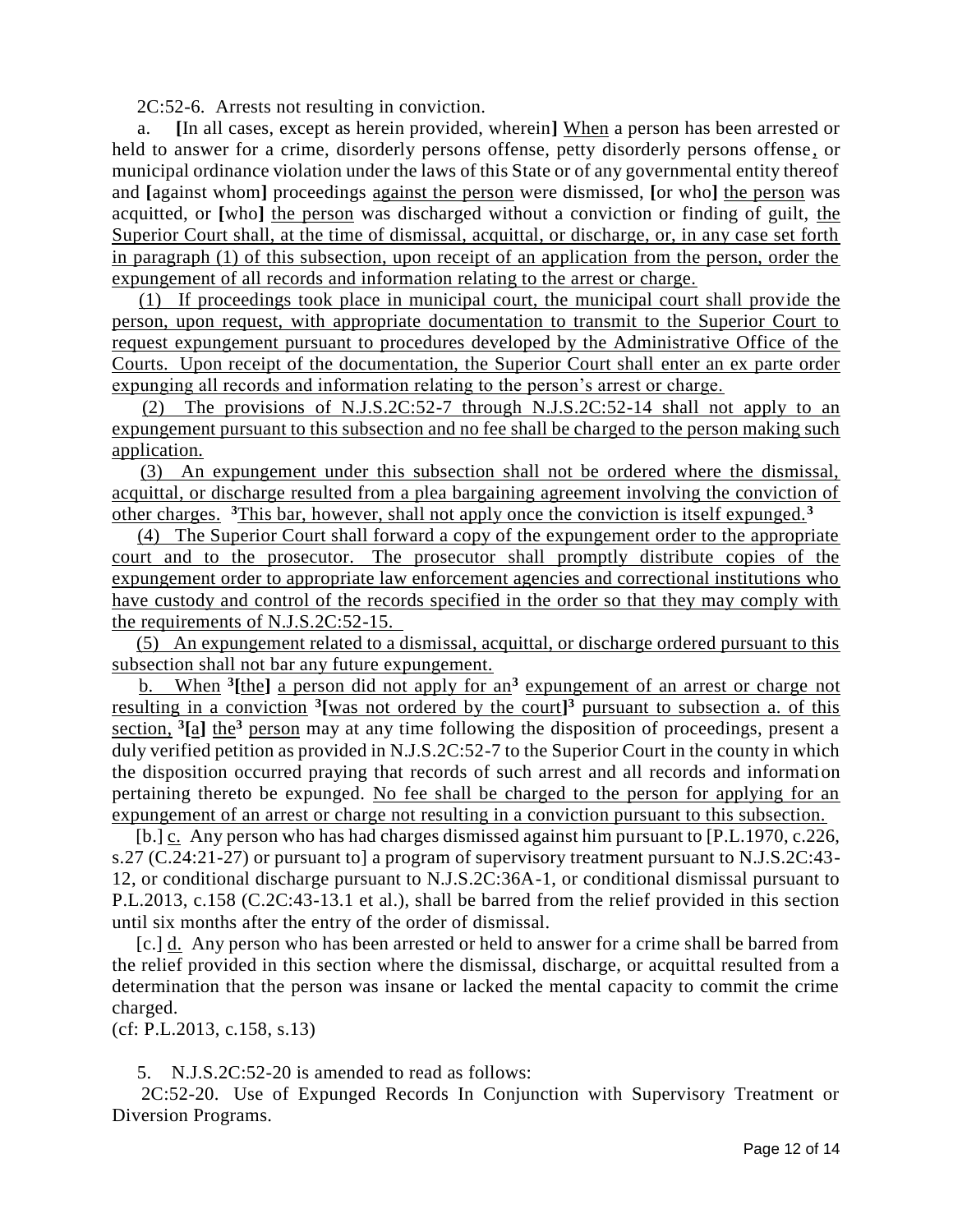Expunged records may be used by **[**any judge**]** the court in determining whether to grant or deny the person's application for acceptance into a supervisory treatment or diversion program for subsequent charges. Any expunged records which are possessed by any law enforcement agency may be supplied to the Attorney General, any county prosecutor, or **[**judge**]** court of this State when same are requested and are to be used for the purpose of determining whether or not to accept a person into a supervisory treatment or diversion program for subsequent charges.

(cf: P.L.1979, c.178, s.127)

6. N.J.S.2C:52-21 is amended to read as follows:

2C:52-21. Use of Expunged Records in Conjunction with Setting Bail or Authorizing Pretrial Release, Presentence Report, or Sentencing.

 Expunged records, or sealed records under prior law, of prior arrests or convictions shall be provided to any **[**judge**]** court, county prosecutor, **[**probation department**]** the Probation Division of the Superior Court, the pretrial services agency, or the Attorney General when same are requested for use in conjunction with a bail hearing, pretrial release determination pursuant to sections 1 through 11 of P.L.2014, c.31 (C.2A:162-15 et seq.), **[**or**]** for the preparation of a presentence report, or for purpose of sentencing. (cf: P.L.1979, c.178, s.128)

7. N.J.S.2C:52-24 is amended to read as follows:

2C:52-24. County prosecutor's obligation to ascertain propriety of petition.

 Notwithstanding the notice requirements provided herein, it shall be the obligation of the county prosecutor of the county wherein any petition for expungement is filed to verify the accuracy of the allegations contained in the petition for expungement and to bring to the court's attention any facts which may be a bar to, or which may make inappropriate the granting of, such relief. If no disabling, adverse or relevant information is ascertained other than that as included in the petitioner's affidavit, such facts shall be communicated by the prosecutor to the **[**hearing judge**]** court.

(cf: P.L.1979, c. 178, s. 131)

8. N.J.S.2C:52-27 is amended to read as follows:

2C:52-27. Effect of expungement.

 Unless otherwise provided by law, if an order of expungement is granted, the arrest, conviction and any proceedings related thereto shall be deemed not to have occurred, and the petitioner may answer any questions relating to their occurrence accordingly, except as follows:

 a. The fact of an expungement, sealing or similar relief shall be disclosed as provided in section 2C:52-8b.

 b. The fact of an expungement of prior charges which were dismissed because of the person's acceptance into and successful completion of a supervisory treatment or other diversion program shall be disclosed by said person to any **[**judge who**]** court that is determining the propriety of accepting said person into a supervisory treatment or other diversion program for subsequent criminal charges; and

 c. Information divulged on expunged records shall be revealed by a petitioner seeking employment within the judicial branch or with a law enforcement or corrections agency and such information shall continue to provide a disability as otherwise provided by law. (cf: P.L.1981, c.290, s.45)